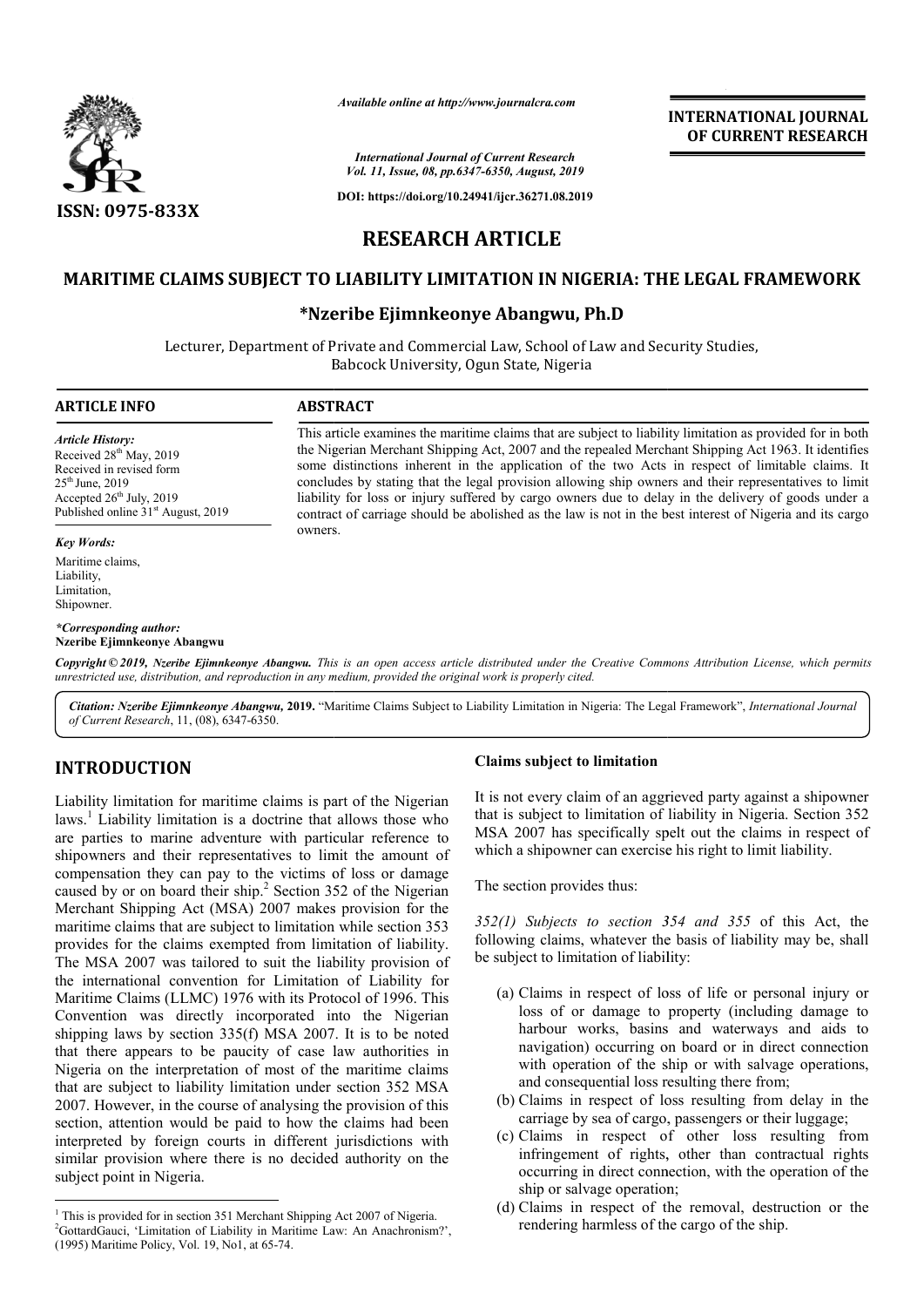- (e) Claims of a person other than the person liable in respect of measures taken in order to avert or minimize loss for which the person liable may limit his liability in accordance with this part of this Act, and further loss caused by such measures or claims in respect of floating platforms constructed for the purposes of exploring or exploiting the natural resources at the sea-bed or the subsoil thereof;
- (f) Claims in respect of the raising of or the removal, destruction or the rendering harmless of a ship which is sunk, wrecked, stranded or abandoned, including anything that is or has been on board such ship.

2.Claims set out in subsection (1) of this section shall be subject to limitation of liability even if brought by way of recourse or for indemnity under a contract or otherwise:

However, claims set out under paragraph (d)(e) and(f) of subsection (1) of this section shall not be subject to limitation of liability, to the extent that they relate to remuneration under a contract with the person liable.

#### **Analysis of limitable claims**

#### **Claims whatever the basis of liability may be**

Section 352(1) MSA 2007 provides to the effect that subject to excluded claims, which are specified in sections  $353<sup>3</sup>$  and  $355<sup>4</sup>$ and when there are reasons for barring limitation of liability as provided for in section 354, limitation of liability shall apply to all claims specified in sub-sections (a) to (f) of the section, whatever the basis of the liability may be for breach of contract, debt or damages or in tort. Furthermore, section 352(2) emphasizes that claims set out in sub-section (1) shall be subject to limitation 'even if brought by way of recourse, or indemnity under a contract or otherwise'. This section seems to have altered the previous position under the Nigerian repealed 1962 Merchant Shipping Act (MSA) where limitation was only applicable to claims for which the ship owner was only liable in damage and not in claims for a debt or for an indemnity under contract.<sup>5</sup>

## **Claims in respect of loss of life or personal injury occurring on board or in direct connection with the operation of the ship or with salvage operation (S. 352(1)(a))**

Under the repealed 1962 MSA, the right to limit liability was available in respect of injury or damage caused to a person or property on board, or if they were not on board, only if such injury or damage was caused by a person on board or by a person not on board in the course of specific activities which are laid down in section 363(a) (b) MSA 1962. Therefore, limitation of liability was for:

Acts or omissions done by a person on board or in the navigation or management of the ship, or in the loading, carriage or discharge of its cargo, or in the embarkation of her

5 See MSA 1962, ss. 362 and 363.

passengers, or through any other act or omission of any person on board the ship.<sup>6</sup>

This provision, which was similar to the provision of Article I of International Convention Relating to the Limitation of the Liability of Owners of Sea Going Ships 1957, resulted in the much criticised decision in The *Tojo Maru*<sup>7</sup> where the House of Lords held that the salvors were not entitled to limit their liability since the negligent act of the diver was not an act done either in the 'management' of or 'on board' the tug.<sup>8</sup>

Section 352(1) (a) MSA 2007, appears to deal with this problem by replacing it with a more broad definition of claims which are subject to limitation. This it did by expanding the list to events occurring:

…on board or in direct connection with the operation of the ship, or with salvage operations, and consequential loss resulting therefrom.

This provision has some similarity with Article  $2(1)(a)$  LLMC 1976. Identifying the extent to which the right to limit was extended by this provision was a subject of litigation in *CMA CGM S.S. v Classica Shipping Co. Ltd*, <sup>9</sup> where the court held that the ordinary meaning of Article  $2(1)(a)^{10}$  LLMC 1976 does not 'extend the right to limit to a claim for damage to the vessel by reference to the tonnage of which limitation is to be calculated'.

A similar decision was reached in The *Aegean Sea*<sup>11</sup> where the court held that loss of the ship was not the loss of:

property… occurring in direct connection with the operation of the ship where the claim is in respect of the ship brought by a group of persons in the category of shipowners since it is the operation of the very ship which must cause the loss of property, the ship cannot be the object of the wrong.<sup>12</sup>

Thomas J, further stated that the phrase:

"operation of the ship" encompasses all that goes to the operations of the ship including the selection of a port and the ascertainment of its safety and suitability for the vessel and the provision ofwhat might be necessary for the vessel to use it safely such as chart and tugs.<sup>13</sup>

Furthermore, in *The Caspian Basin*,<sup>14</sup>the meaning of the phrase 'in connection with the operation of the ship' was expanded by Rix J, when he held:

"In direct connection with the operation of the ship" is the way in which the Convention expresses the necessary linkage between loss or damage to property on the one hand and the ship in respect of which the claim to limit is made on the other. It is submitted that where there is a claim in respect of cargo lost in consequence of a ship, for example, being ordered to an

<sup>&</sup>lt;sup>3</sup> The claims excluded from limitation under section 353 MSA 2007 include: claims for salvage or contribution in general damage, claims for oil pollution damage within the meaning of the International Convention on Civil Liability for Oil Pollution damage, claims subject to International Convention or National legislation prohibiting limitation of liability for damage, etc. This is where the claim relates to counter claims.

 $-$ <br>6 <sup>6</sup>MSA 1962, s.363(c).

<sup>7</sup> (1971)I Lloyd's Rep. 341.

<sup>8</sup> Patrick Griggs, et al, *Limitation of Liability for Maritime Claims 6th ed.. (London, Singapore, 2005)at 19.*

<sup>9</sup> (2004)1 Lloyd's Rep. 460.

<sup>&</sup>lt;sup>0</sup>Similar to MSA 2007, section  $352(1)(a)$ .

 $11(1998)$ 2 Lloyd's Rep. 39.

<sup>&</sup>lt;sup>12</sup>See Griggs, *et al*, (n8) at 19<br><sup>13</sup>The *Aegean Sea*. (1998) 2Lloyd's Rep.39.

<sup>&</sup>lt;sup>14</sup>(1997) 2 Lloyd's Rep 507 at 522. (1998) 2 Lloyd's Rep. 461 at 473.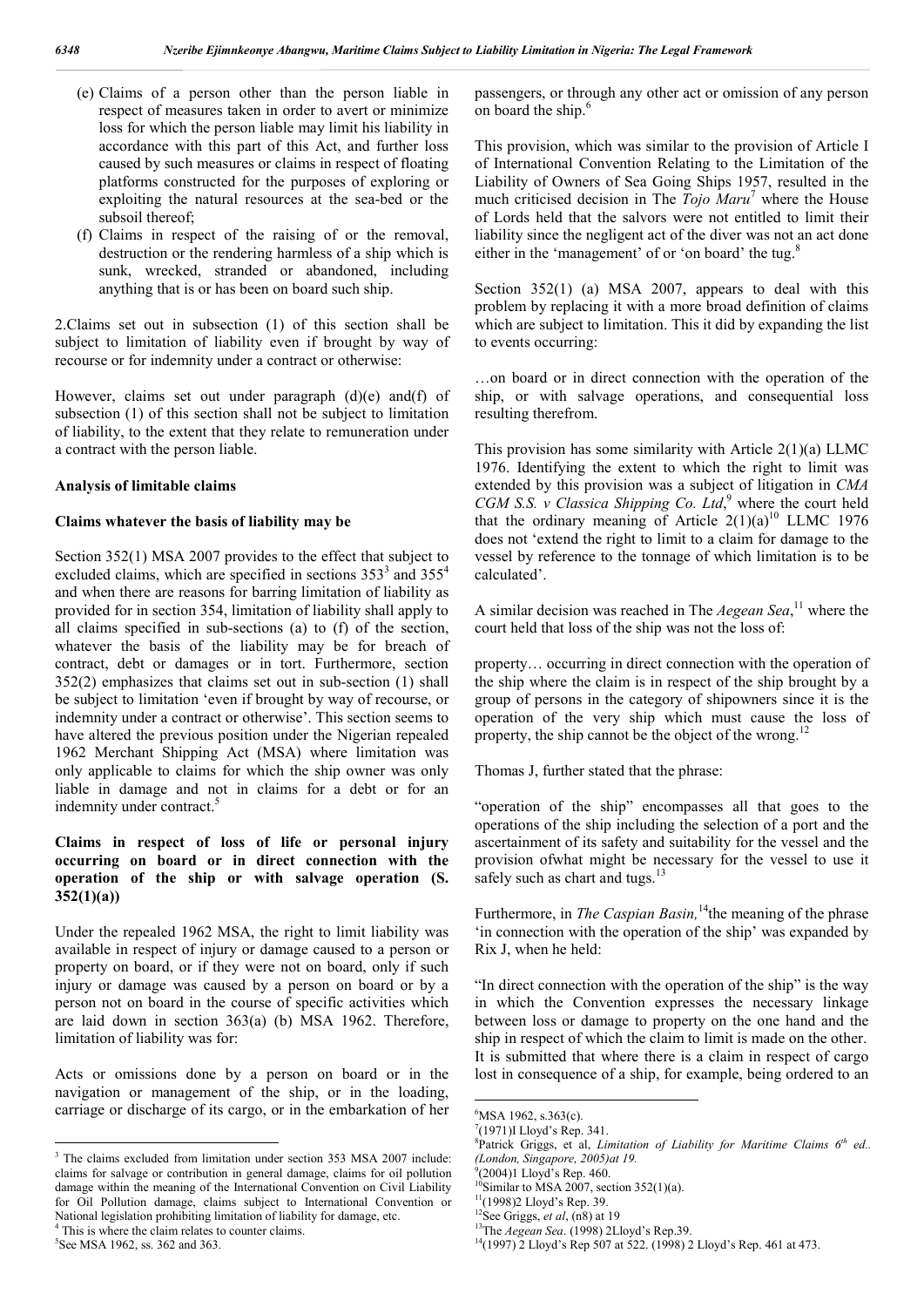unsafe port, section  $352(1)(a)$  would be activated since such an order would have been carried out in direct connection with the operation of the ship.

Nonetheless, payment of pollution claims for property damage and property clean-up would fall within section  $352(1)(a)$  as being incurred in direct connection with the operation of the ship. This may arise as a result of a decision to order the ship to an unsafe port or by virtue of the way in which she was navigated.

#### Therefore,

…so long as there is that necessary linkage between any of the heads of loss or damage which are itemized in Article  $2(1)(a)^{15}$ and the ship against which the claim is made, it would appear that the right to limit liability for such claim is established.<sup>1</sup>

#### **Claim in respect of loss of cargo or passenger's luggage (s. 352(1) (b) MSA 2007)**

The apparent innovation introduced by this subsection is the extension of a right of limitation to shipowners seeking to limit liability for loss suffered by cargo owners due to delay in delivery of the goods under the contract of carriage of passengers and their luggage. It appears that the effect of this subsection on the Nigerian cargo owners might not have been well thought out considering the peculiarity of Nigeria in shipping business. This provision may have a negative impact on Nigeria as it is primarily a cargo owning nation. Making this section as part of the Nigerian laws might have been the fall out of the transplantation of the LLMC 1976 with its Protocol of 1996 to the MSA  $2007$ .<sup>17</sup>

The question is whether there was any need for this unbridled transplant considering the disadvantaged position in shipping business in Nigeria. Reacting to section 363 of the repealed 1962 MSA which gave shipowners the right to limit liability in similar way as section 351 MSA 2007, Wilson had this to say:

It is evident that s. 363 of MSA has been specially designed to protect shipowners and by extension, shipping business. Unfortunately, s.363 was lifted from the English MSA of 1894 without regard to Nigerian's peculiar circumstance as a nonship owning nation. As a result, s.363 inures to the benefit of foreign ship owners. There is need for legislative intervention to update this law.<sup>18</sup>

The author is of the opinion that the right given to shipowners to limit liability for loss suffered by cargo owners due to delay in the delivery of goods under a contract of carriage should be reviewed so as not to place unnecessary burden on an innocent cargo owner.

#### **Claims for infringed rights other than contractual rights (352 (1) (c) MSA 2007)**

Section 352(1)(c) MSA 2007 extends limitation of liability to claims in respect of loss resulting from infringement of rights which occur in direct connection with the operation of the ship or salvage operations. The proviso here is that such loss must not arise from infringement of contractual rights. Thus, in interpreting similar provision under Article 2 LLMC 1976, the following were held to qualify for inclusion into this provision: right of access into a port by other ships, or the rights of the port itself, if the port is obstructed by a stranded ship which prevents a right of passage or use of the port facilities;

claims for loss of profit made by fishing boat owners and others, which can properly be described as resulting from the infringement of rights other than contractual rights; $^{20}$  andright of passage enjoyed by a railway company over a bridge spanning a river.

However, the right of the shipowner to own freight under a charter party was held to be a claim for infringement of contractual rights and therefore not within the scope of Article  $2(1)(c)^{22}$  of the 1976 Limitation Convention.<sup>23</sup>

### **Claims for removal or rendering harmless of the cargo of the ship (s. 352(1) (d) MSA 2007)**

By virtue of this section, limitation is expressly available to a shipowner in respect of certain claims relating to the removal, destruction or rendering harmless of cargo except where such claims relate to remuneration under a contract with the person liable as provided for in section 352(2) MSA 2007.

#### **Claims in respect of measures taken in order to avert or minimize loss (s. 352(1)(e) MSA 2007)**

Griggs, commenting on a similar provision under LLMC 1976, stated that the original text of this subsection as submitted to the 1976 Conference<sup>24</sup> by the Drafting Sub-Committee read as follows:

(f) claims in respect of measures taken in order to avert or minimize loss for which the person liable may limit his liability in accordance with this Convention and further loss caused by such measures.

Griggs submits that the effect of this 'original draft' was to allow the shipowner (the person liable) to limit his liability in respect of a particular category of loss. This sub-section also allowed him to limit his liability in respect of claims made against him by third parties for the expenses incurred in taking measures to avert or minimize that loss.<sup>25</sup> This right is also extended to claims for further loss 'caused in the course of taking those measures to avert or minimize the loss'.<sup>26</sup>

An example of this can be found in a situation where 'there is a threat of chemical pollution following a stranding' and measures are taken by 'third parties to minimize the damage

<sup>26</sup>*ibid.*

<sup>&</sup>lt;sup>15</sup>This is similar to section  $352(1)(a)$  MSA 2007.

 ${}^{16}$ Griggs, et al, (n8).

<sup>&</sup>lt;sup>17</sup>See section 335 MSA, 2007 which allows the application of the Limitation of Liability for Maritime Claims Convention 1976 with its Protocol of 1996 as part of Nigerian shipping laws.

<sup>&</sup>lt;sup>8</sup>Inam Wilson, 'Scope of Limitation of Shipowners's Liability Under Section 363 MSA,' The Maritime Newsletter, Volume 2, at 155.

 <sup>19</sup>AlekaMandaraka Sheppard, *Modern Maritime Law and Risk Management* (London;informa, 2009) at 882  $^0$ ihid.

<sup>21</sup>Griggs, et al, (n8) at 22. Citing *Gypsum Carriers Inc. v The Queen* (1978) 78 D.L.R 175, and (1978) 4 Current Law para. 706.

<sup>&</sup>lt;sup>22</sup> Similar to MSA 2007, Section 352(1)(c).

<sup>23</sup> The *Aegean Sea* (1998) 2 Lloyd's Rep. 39.

<sup>&</sup>lt;sup>24</sup>This was the Conference under which the LLMC 1976 was approved. This provision, that is, Article 2(1)(f) 1976 Convention is similar to MSA 2007, section  $352(1)(e)$ .

 ${}^{5}$ Griggs, et al, (n8) at 24.